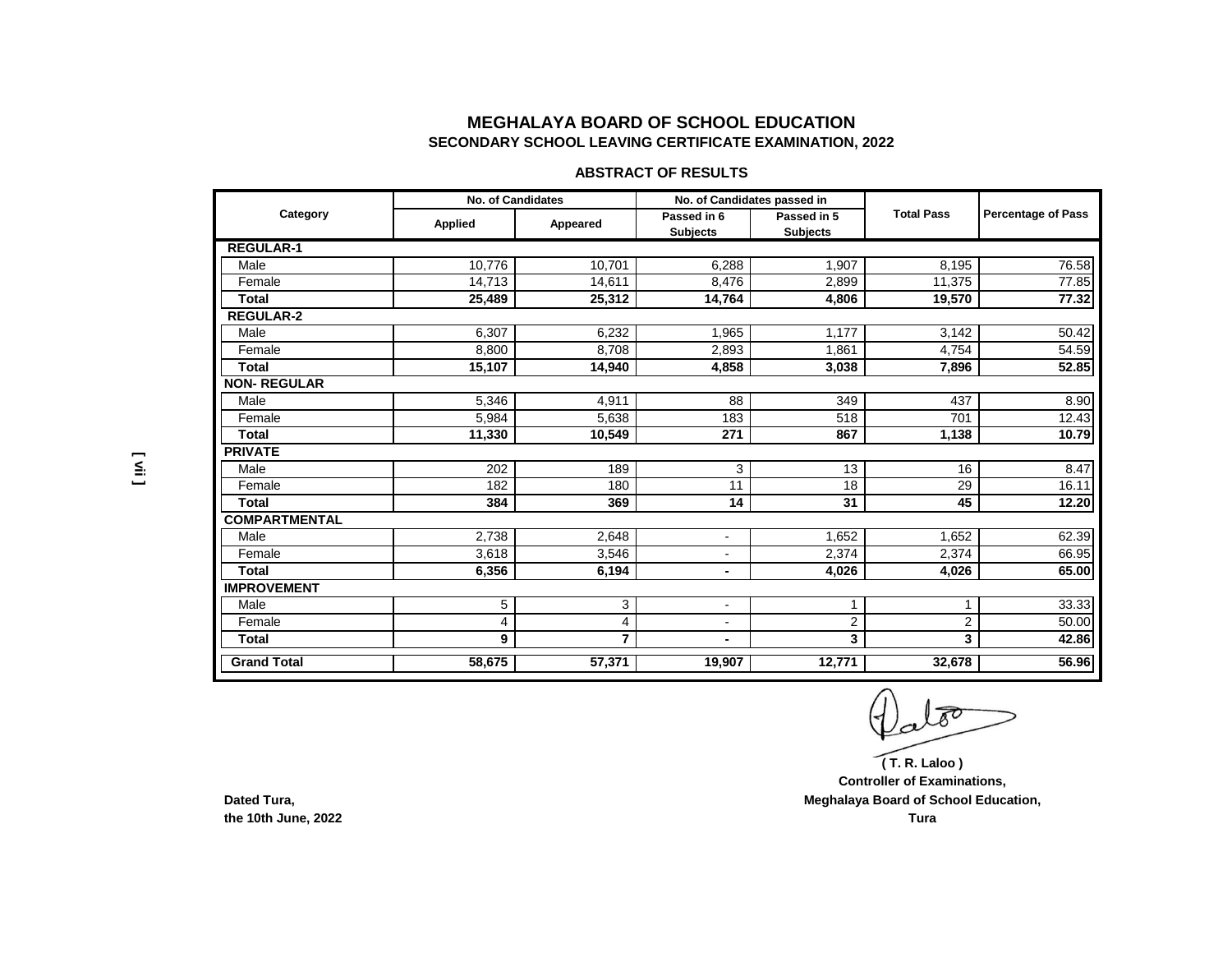# **MEGHALAYA BOARD OF SCHOOL EDUCATION**

### **SECONDARY SCHOOL LEAVING CERTIFICATE EXAMINATION, 2022**

|                       |         |          | No. of Candidates Passed |                         |       |                 |
|-----------------------|---------|----------|--------------------------|-------------------------|-------|-----------------|
| Category              | Applied | Appeared | Pased in 6<br>Subjects   | Passed in 5<br>Subjects | Total | Pass Percentage |
|                       |         |          |                          |                         |       |                 |
| <b>Schedule Caste</b> |         |          |                          |                         |       |                 |
| Male                  | 149     | 149      | 81                       | 30                      | 111   | 74.50           |
| Female                | 149     | 148      | 91                       | 21                      | 112   | 75.68           |
|                       |         |          |                          |                         |       |                 |
| <b>Schedule Tribe</b> |         |          |                          |                         |       |                 |
| Male                  | 23357   | 22688    | 7142                     | 4768                    | 11910 | 52.49           |
| Female                | 31364   | 30781    | 10512                    | 7336                    | 17848 | 57.98           |
|                       |         |          |                          |                         |       |                 |
| <b>OBC</b>            |         |          |                          |                         |       |                 |
| Male                  | 167     | 165      | 102                      | 27                      | 129   | 78.18           |
| Female                | 214     | 209      | 110                      | 36                      | 146   | 69.86           |
|                       |         |          |                          |                         |       |                 |
| <b>General</b>        |         |          |                          |                         |       |                 |
| Male                  | 1701    | 1682     | 1019                     | 274                     | 1293  | 76.87           |
| Female                | 1574    | 1549     | 850                      | 279                     | 1129  | 72.89           |
|                       |         |          |                          |                         |       |                 |
| <b>Grand Total</b>    | 58675   | 57371    | 19907                    | 12771                   | 32678 | 56.96           |

#### **CATEGORY-WISE / GENDER-WISE PERCENTAGE OF PASS**

**( T. R. Laloo ) Controller of Examinations, Dated Tura, Dated Tura, Meghalaya Board of School Education, Meghalaya Board of School Education, the 10th June, 2022 Tura**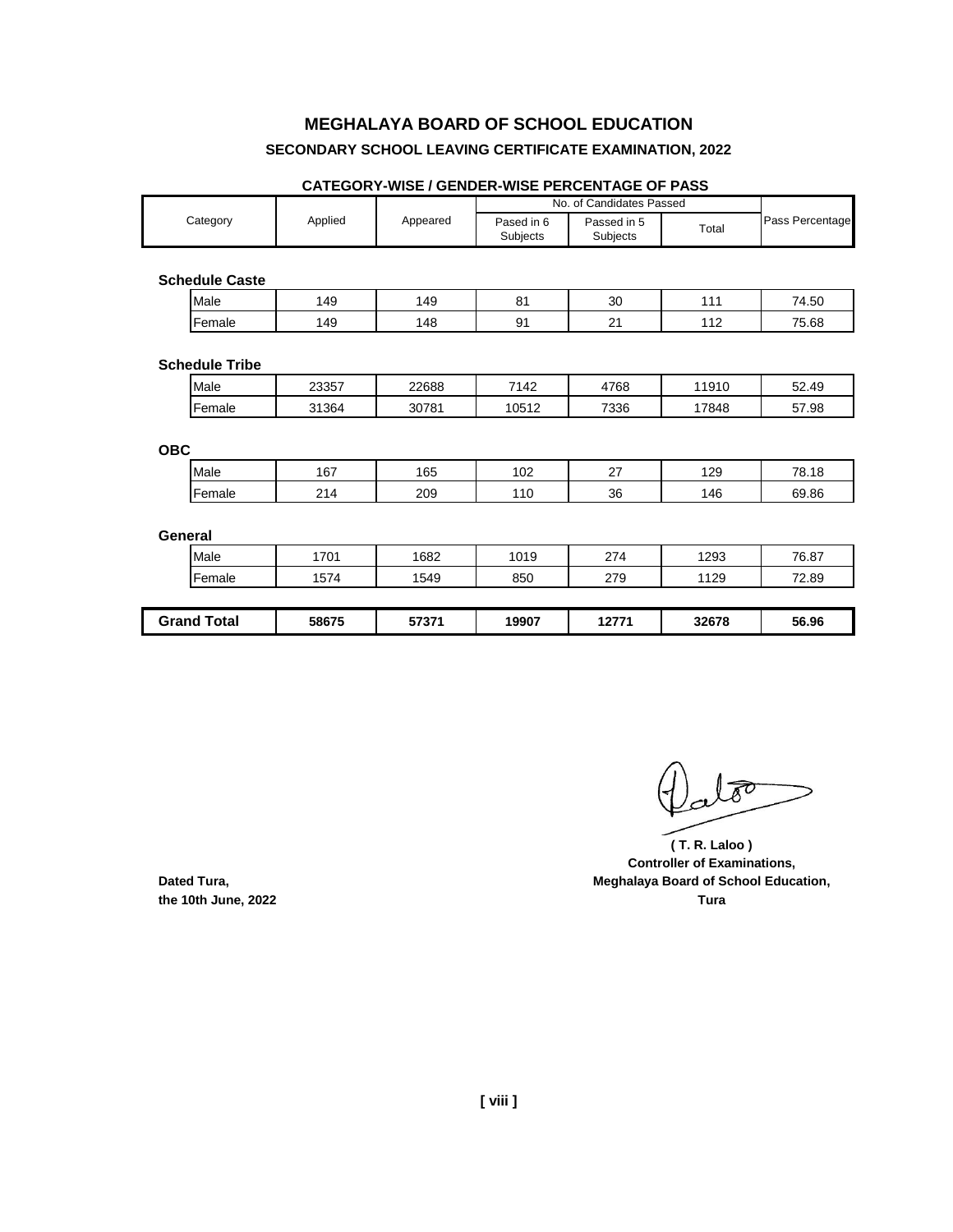## **MEGHALAYA BOARD OF SCHOOL EDUCATION SECONDARY SCHOOL LEAVING CERTIFICATE EXAMINATION, 2022**

| <b>District-wise Percentage of Pass</b> |                   |        |                    |  |  |  |
|-----------------------------------------|-------------------|--------|--------------------|--|--|--|
| <b>Districts</b>                        | No. of Candidates |        |                    |  |  |  |
|                                         | Appeared          | Passed | Percentage of Pass |  |  |  |
| East Garo Hills                         | 3330              | 1309   | 39.31              |  |  |  |
| West Garo Hills                         | 10755             | 4420   | 41.10              |  |  |  |
| South Garo Hills                        | 2836              | 897    | 31.63              |  |  |  |
| North Garo Hills                        | 3865              | 1404   | 36.33              |  |  |  |
| South West Garo Hills                   | 4144              | 1096   | 26.45              |  |  |  |
| East Khasi Hills                        | 14920             | 11197  | 75.05              |  |  |  |
| West Khasi Hills                        | 2369              | 1548   | 65.34              |  |  |  |
| Eastern West Khasi Hills                | 1849              | 1322   | 71.50              |  |  |  |
| South West Khasi Hills                  | 2075              | 1330   | 64.10              |  |  |  |
| Ri Bhoi                                 | 4637              | 2949   | 63.60              |  |  |  |
| West Jaintia Hills                      | 4579              | 3549   | 77.51              |  |  |  |
| East Jaintia Hills                      | 2012              | 1657   | 82.36              |  |  |  |
| <b>Grand Total</b>                      | 57371             | 32678  | 56.96              |  |  |  |



 $\widehat{\mathscr{E}}$ 

**( T. R. Laloo ) Controller of Examinations, Dated Tura, Meghalaya Board of School Education, the 10th June, 2022 Tura**